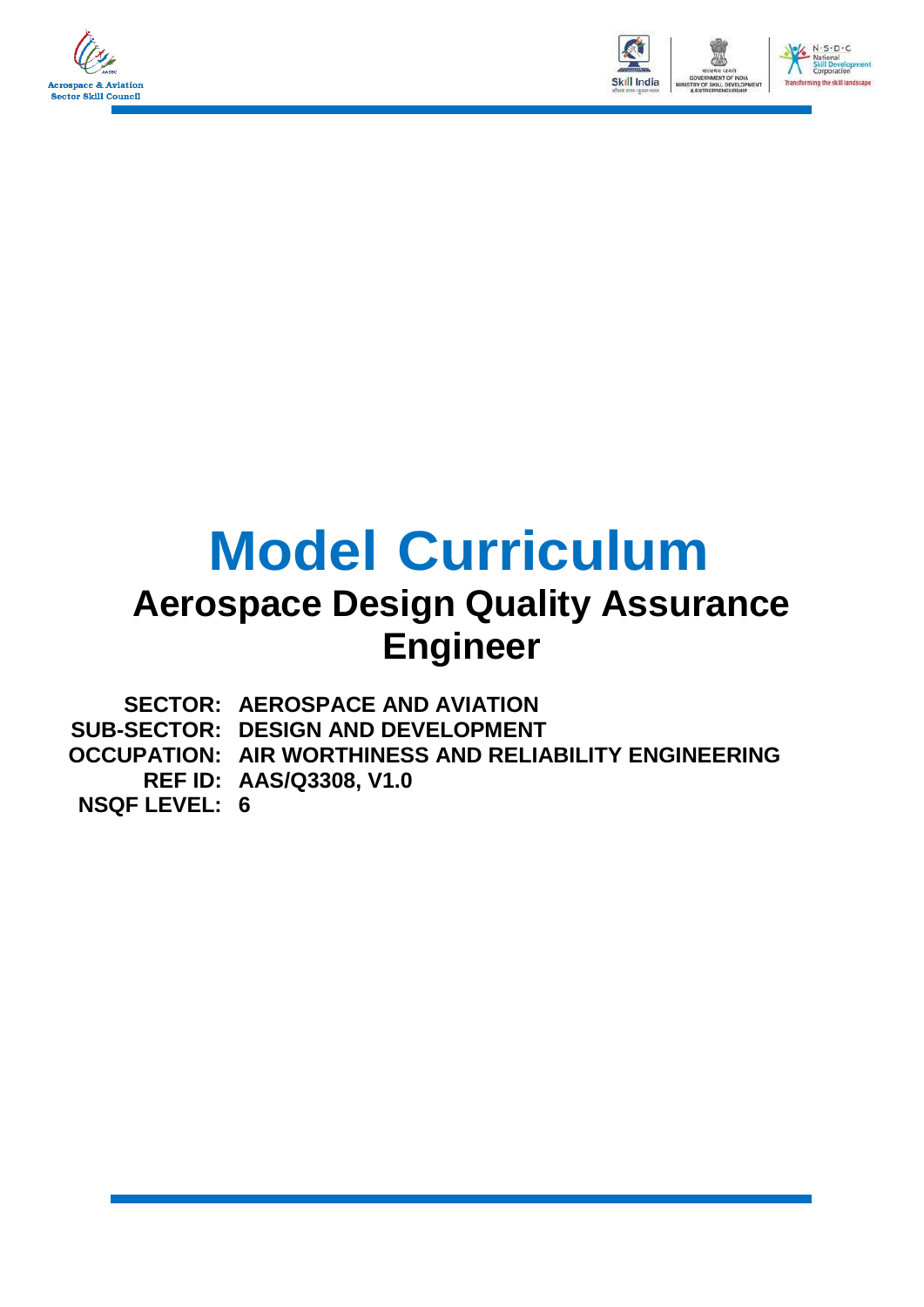





June of the Security of the Security of the Valid up to<br>Valid up to the next review date of the Qualification Pack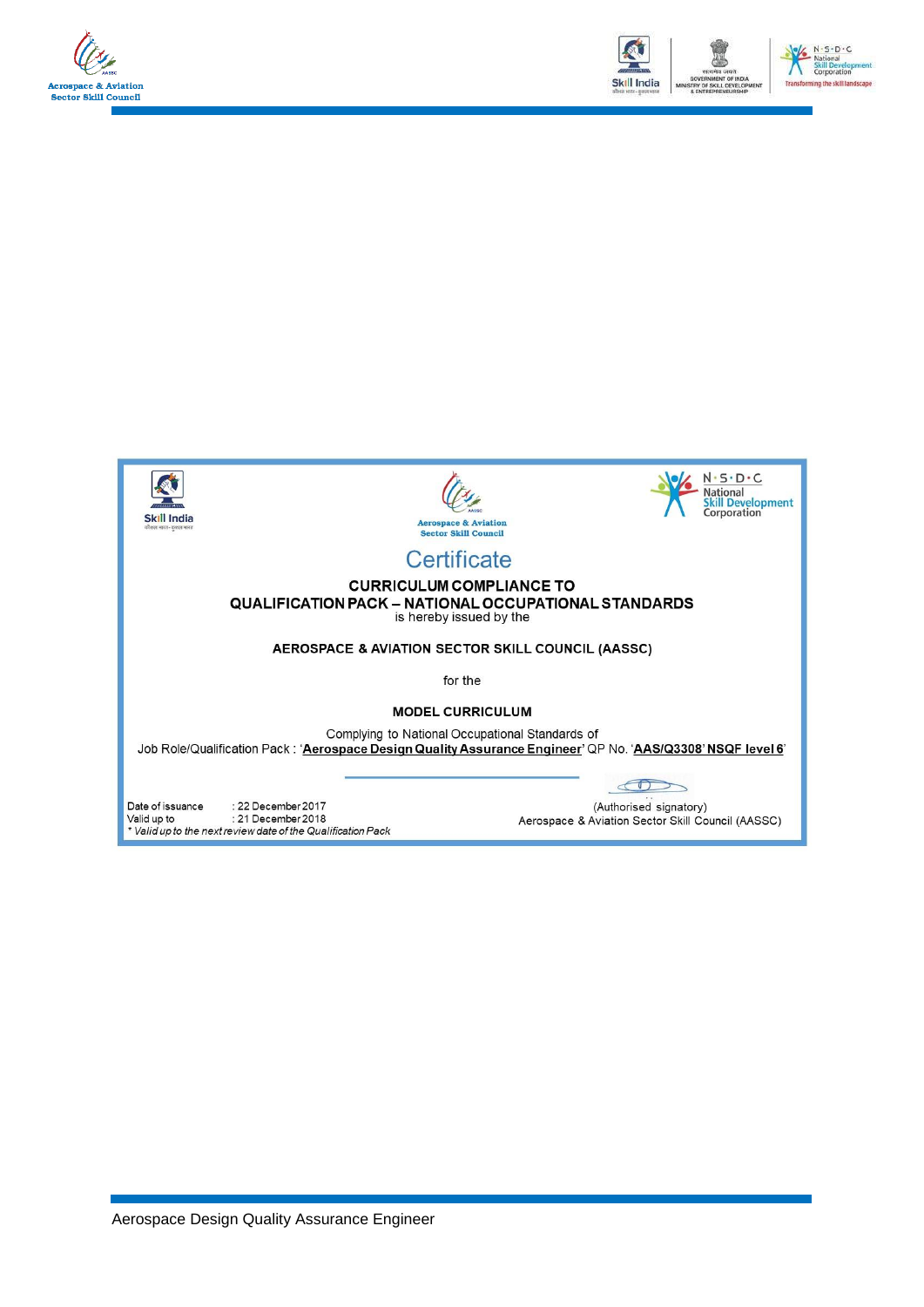



### **TABLE OF CONTENTS**

| 1. Curriculum                    |   |
|----------------------------------|---|
| 2. Trainer Prerequisites         |   |
| 3. Annexure: Assessment Criteria | հ |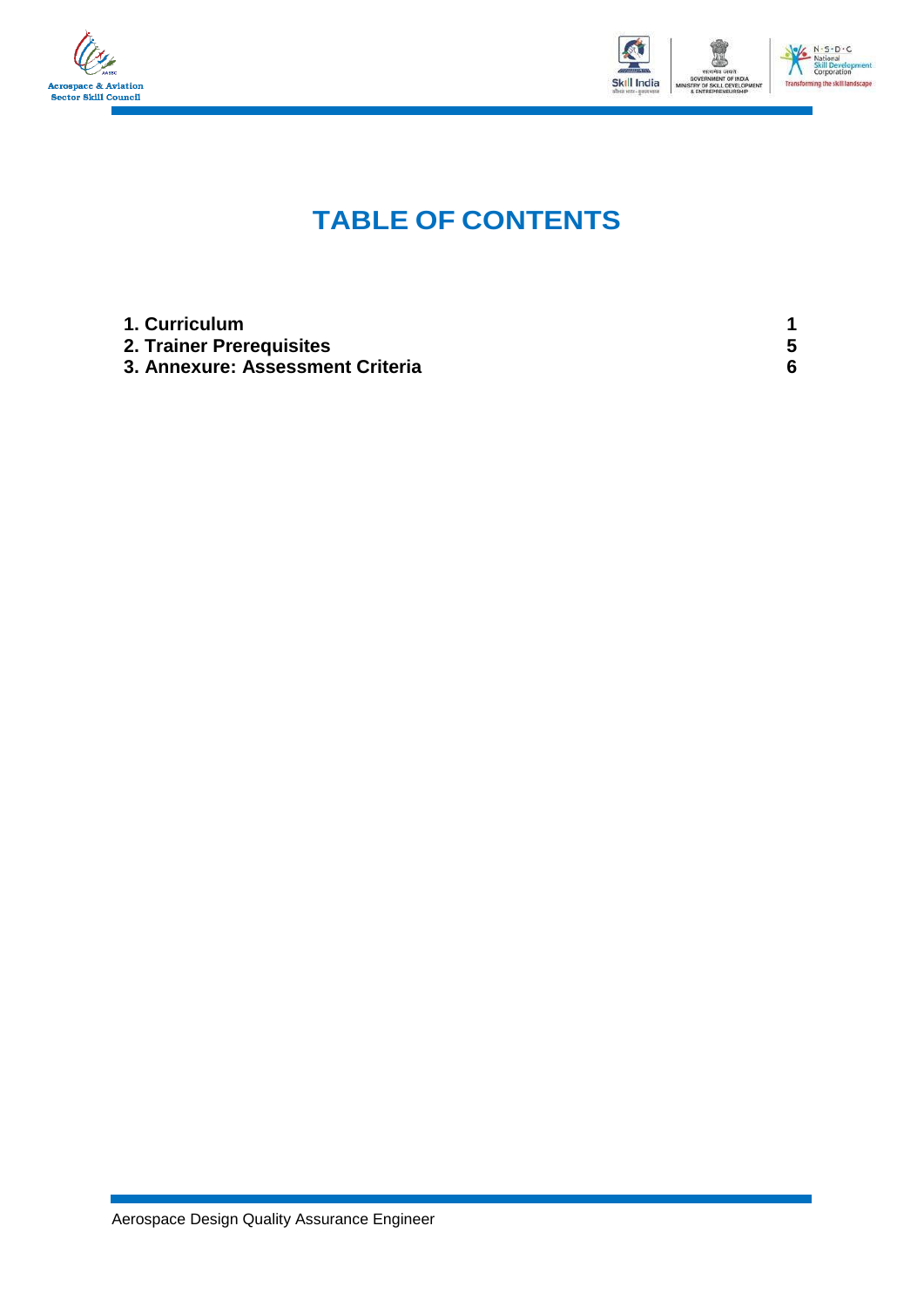



## <span id="page-3-0"></span>**Aerospace Design Quality Assurance Engineer**

**CURRICULUM / SYLLABUS**

This program is aimed at training candidates for the job of a "Aerospace Design Quality Assurance Engineer", in the "Aerospace and Aviation" Sector/Industry and aims at building the following key competencies amongst the learner

| Program Name                                         | Aerospace Design Quality Assurance Engineer                                                                                                                                                                                                                                                                                                                                                                          |                     |                  |  |  |
|------------------------------------------------------|----------------------------------------------------------------------------------------------------------------------------------------------------------------------------------------------------------------------------------------------------------------------------------------------------------------------------------------------------------------------------------------------------------------------|---------------------|------------------|--|--|
| <b>Qualification Pack</b><br>Name & Reference<br>ID. |                                                                                                                                                                                                                                                                                                                                                                                                                      | AAS/Q3308           |                  |  |  |
| Version No.                                          | 1.0                                                                                                                                                                                                                                                                                                                                                                                                                  | Version Update Date | $10 - 11 - 2017$ |  |  |
| Pre-requisites to Training                           | Pursuing final year Bachelor's degree (for training purpose)<br>Bachelor's Degree in Mechanical / Aeronautical / Electrical /<br>Electronics and allied engineering branches.                                                                                                                                                                                                                                        |                     |                  |  |  |
| <b>Training Outcomes</b>                             | After completing this programme, participants will be able to<br>Monitoring each phase of the design process<br>Ensure in the various phases that the designs adhere<br>to the standards as required by the customer.<br>Achieve basic communication skills and good inter-<br>personal skills.<br>Acquire the analytic ability for attention to detail and a<br>systematic thought process.<br>Work well in a team. |                     |                  |  |  |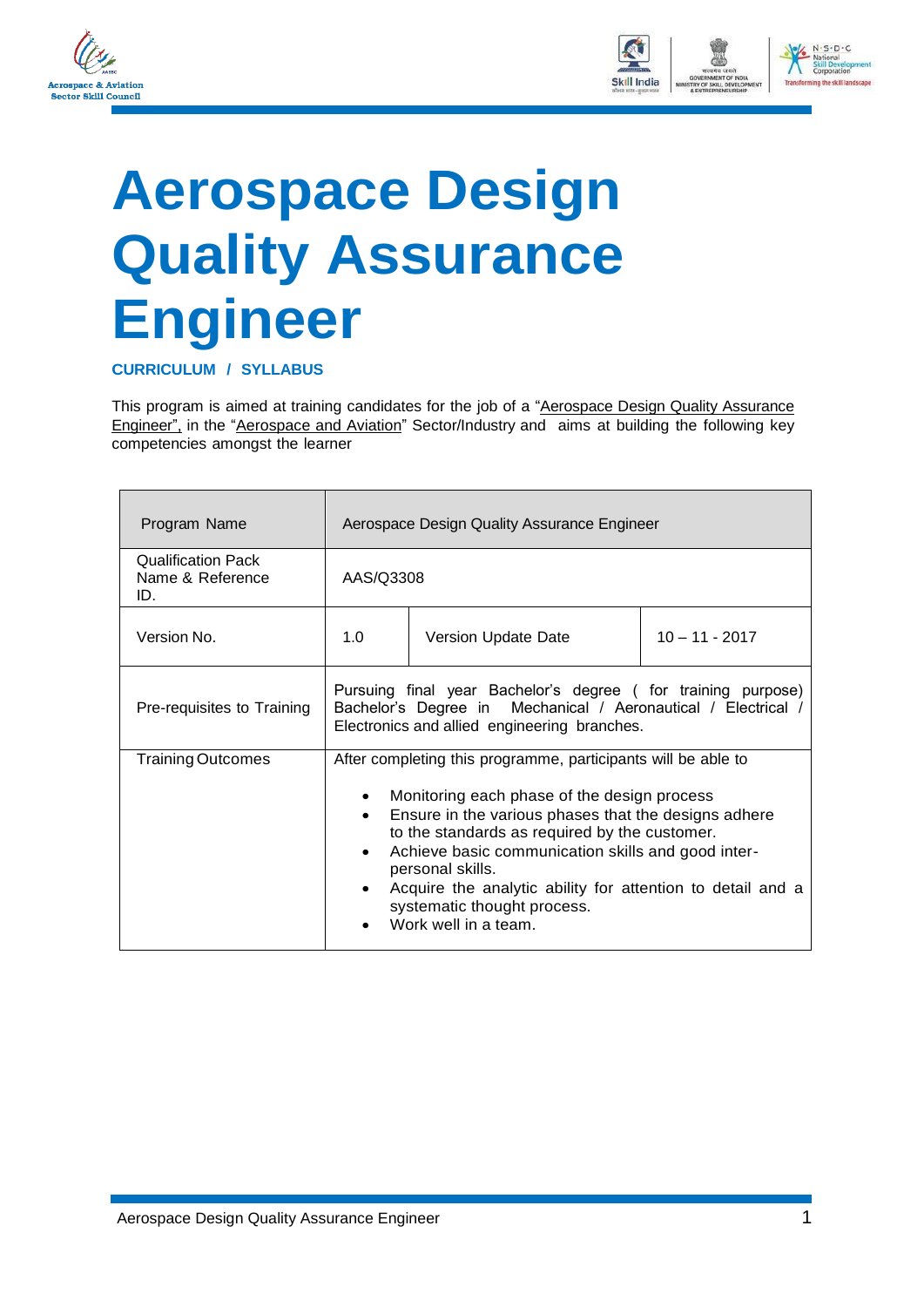



This course encompasses 4 out of 4 National Occupational Standards (NOS) of "Aerospace Design Quality Assurance Engineer" Qualification Pack issued by "Aerospace and Aviation Sector Skill Council (AASSC)".

| Sr.<br>No.     | <b>Module</b>                                                                                                                                                                                                     | <b>Key Learning Outcomes</b>                                                                                                                                                                                                                                                                                                                                                                                                                                                                                                                                                                                                                                                                                                                                                                                                                                                                                                                                              |                                                                                                            |
|----------------|-------------------------------------------------------------------------------------------------------------------------------------------------------------------------------------------------------------------|---------------------------------------------------------------------------------------------------------------------------------------------------------------------------------------------------------------------------------------------------------------------------------------------------------------------------------------------------------------------------------------------------------------------------------------------------------------------------------------------------------------------------------------------------------------------------------------------------------------------------------------------------------------------------------------------------------------------------------------------------------------------------------------------------------------------------------------------------------------------------------------------------------------------------------------------------------------------------|------------------------------------------------------------------------------------------------------------|
| $\mathbf{1}$   | documents<br>for<br><b>Create</b><br>knowledge sharing<br><b>Theory Duration (hh:mm)</b><br>12:00<br><b>Practical Duration</b><br>(hh:mm)<br>36:00<br><b>Corresponding NOS</b><br><b>Code</b><br><b>SSC/N0703</b> | Candidates will be able to:<br>· establish with appropriate people<br>the purpose, scope, formats and<br>target audience for the documents<br>access existing documents, language<br>standards, templates and<br>· documentation tools from<br>the<br>organization's knowledge base<br>liaise with appropriate people to<br>obtain and verify the information<br>required for the documents<br>confirm the content and structure of<br>the documents with appropriate<br>people<br>create documents using standard<br>templates and agreed language<br>standards<br>• review documents with appropriate<br>people and incorporate their inputs<br>• submit documents for approval by<br>appropriate people<br>publish<br>documents<br>agreed<br>in<br>formats<br>• update<br>the<br>organization's<br>knowledge base with the documents<br>• comply with the organization's<br>policies, procedures and guidelines<br>when<br>creating documents for knowledge<br>sharing | White/Black board/ Chart<br>paper, Markers/Computer<br>and projector, trainer's<br>guide, student handbook |
| $\overline{2}$ | <b>Review and maintain</b><br>design quality<br><b>Theory Duration (hh:mm)</b><br>197:00<br><b>Practical Duration</b><br>(hh:mm)<br>251:00<br><b>Corresponding NOS</b><br><b>Code</b><br><b>AAS/N3308</b>         | Candidates will be able to:<br>manufacturing<br>understand<br>standards<br>and<br>approve<br>manufacturing drawings<br>review documentation related to<br>internal<br>both<br>and<br>external<br>manufacturing processes to ensure<br>quality products<br>conduct audits to ensure<br>the<br>appropriate level of quality and<br>documentation<br>evaluate the<br>design<br>assurance<br>activities and implementation of<br>production process methodology to<br>prevent impact on production speed                                                                                                                                                                                                                                                                                                                                                                                                                                                                      | White/Black board/ Chart<br>paper, Markers/Computer<br>and projector, trainer's<br>guide, student handbook |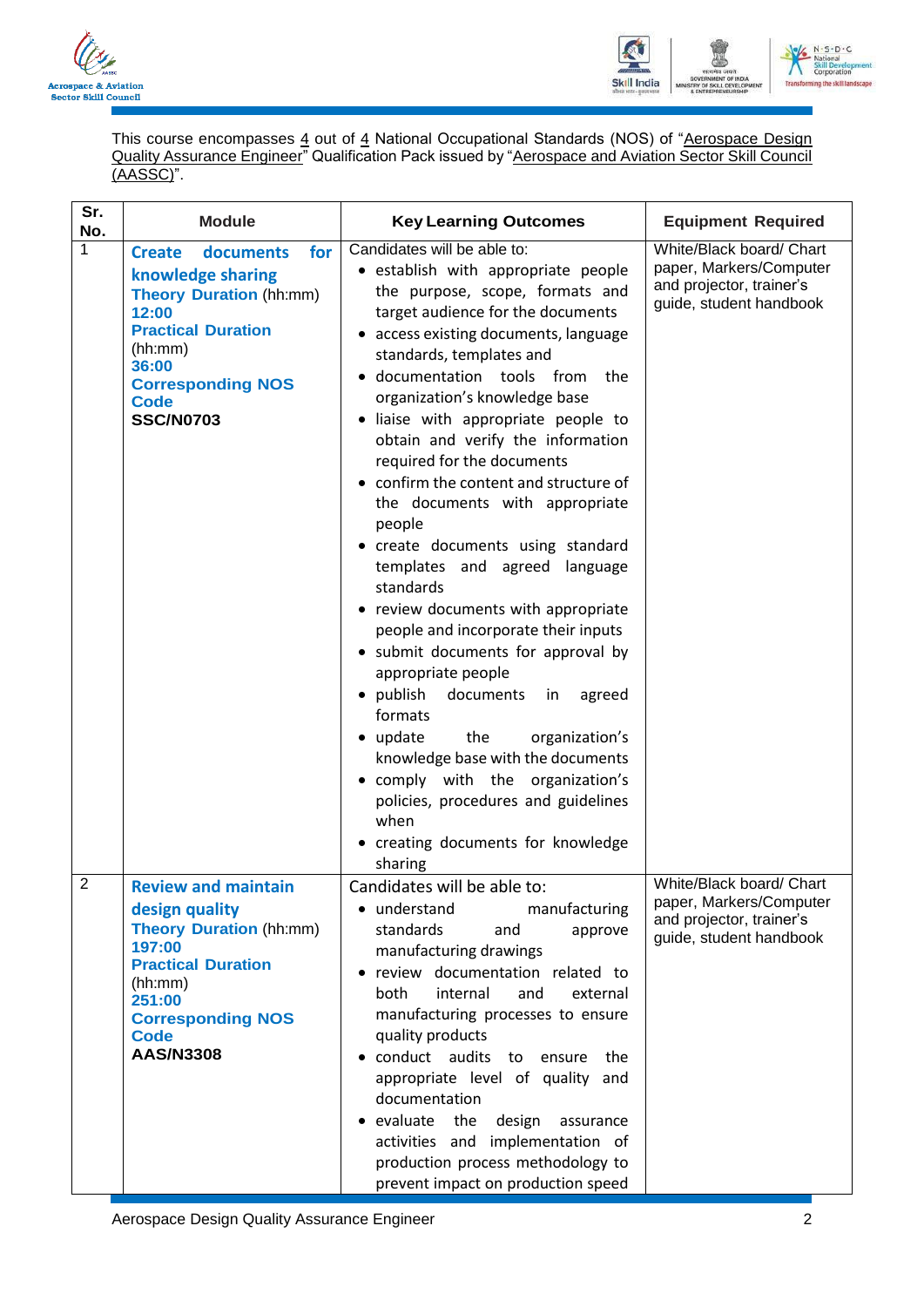





| Sr.<br>No. | <b>Module</b>                                                                                                                                                                                | <b>Key Learning Outcomes</b>                                                                                                                                                                                                                                                                                                                                                                                                                                                                                                                                                                                                                                                                                                                                                                                                                                                                                                                                                                                                                                                                                                                                                                                                                                                                                                                                                                                                                                                                                                                                                                                                                                                                                                                                                                                                    | <b>Equipment Required</b>                                                                                           |
|------------|----------------------------------------------------------------------------------------------------------------------------------------------------------------------------------------------|---------------------------------------------------------------------------------------------------------------------------------------------------------------------------------------------------------------------------------------------------------------------------------------------------------------------------------------------------------------------------------------------------------------------------------------------------------------------------------------------------------------------------------------------------------------------------------------------------------------------------------------------------------------------------------------------------------------------------------------------------------------------------------------------------------------------------------------------------------------------------------------------------------------------------------------------------------------------------------------------------------------------------------------------------------------------------------------------------------------------------------------------------------------------------------------------------------------------------------------------------------------------------------------------------------------------------------------------------------------------------------------------------------------------------------------------------------------------------------------------------------------------------------------------------------------------------------------------------------------------------------------------------------------------------------------------------------------------------------------------------------------------------------------------------------------------------------|---------------------------------------------------------------------------------------------------------------------|
| 3          | <b>Work Effectively in a Team</b><br><b>Theory Duration (hh:mm)</b><br>14:00<br><b>Practical Duration</b><br>(hh:mm)<br>18:00<br><b>Corresponding NOS</b><br><b>Code</b><br><b>AAS/N0503</b> | and quality<br>• contribute towards creation of new<br>standards<br>• approve designs with appropriate<br>certification of quality<br>• develop and utilise lean initiatives to<br>reduce wastage throughout design<br>process and maintain continuous<br>improvement<br>• perform and document audits on<br>processes and procedures to ensure<br>specifications,<br>compliance<br>to<br>engineering designs and procedures<br>$\bullet$ develop<br>and lead<br>programme<br>corrective action meetings, identify<br>and assist in problem resolution to<br>ensure responsible parties meet<br>commitments<br>· develop, register and use problem<br>analysis to proactively identify<br>quality process solutions<br>• track quality assurance metrics /KPI's<br>like defect counts with causes and<br>implement corrective actions<br>Candidates will be able to:<br>helpful<br>$\bullet$ display<br>courteous<br>and<br>behaviour at all times<br>• take opportunities to enhance the<br>level of assistance<br>offered<br>to<br>colleagues<br>meet all reasonable requests for<br>within<br>acceptable<br>assistance<br>workplace timeframes<br>complete allocated tasks as required<br>seek assistance when difficulties<br>arise<br>use questioning techniques to clarify<br>instructions or responsibilities<br>identify and display a non -<br>discriminatory attitude in all contacts<br>with customers and other staff<br>members<br>· observe appropriate dress code and<br>presentation as required by the<br>workplace, job role and level of<br>customer contact<br>· follow personal hygiene procedures<br>according to organisational policy and<br>relevant legislation<br>interpret, confirm<br>and<br>act<br>on<br>workplace information, instructions<br>and procedures relevant to the<br>particular task | White/Black board/ Chart<br>Markers/Computer<br>paper,<br>projector,<br>trainer's<br>and<br>guide, student handbook |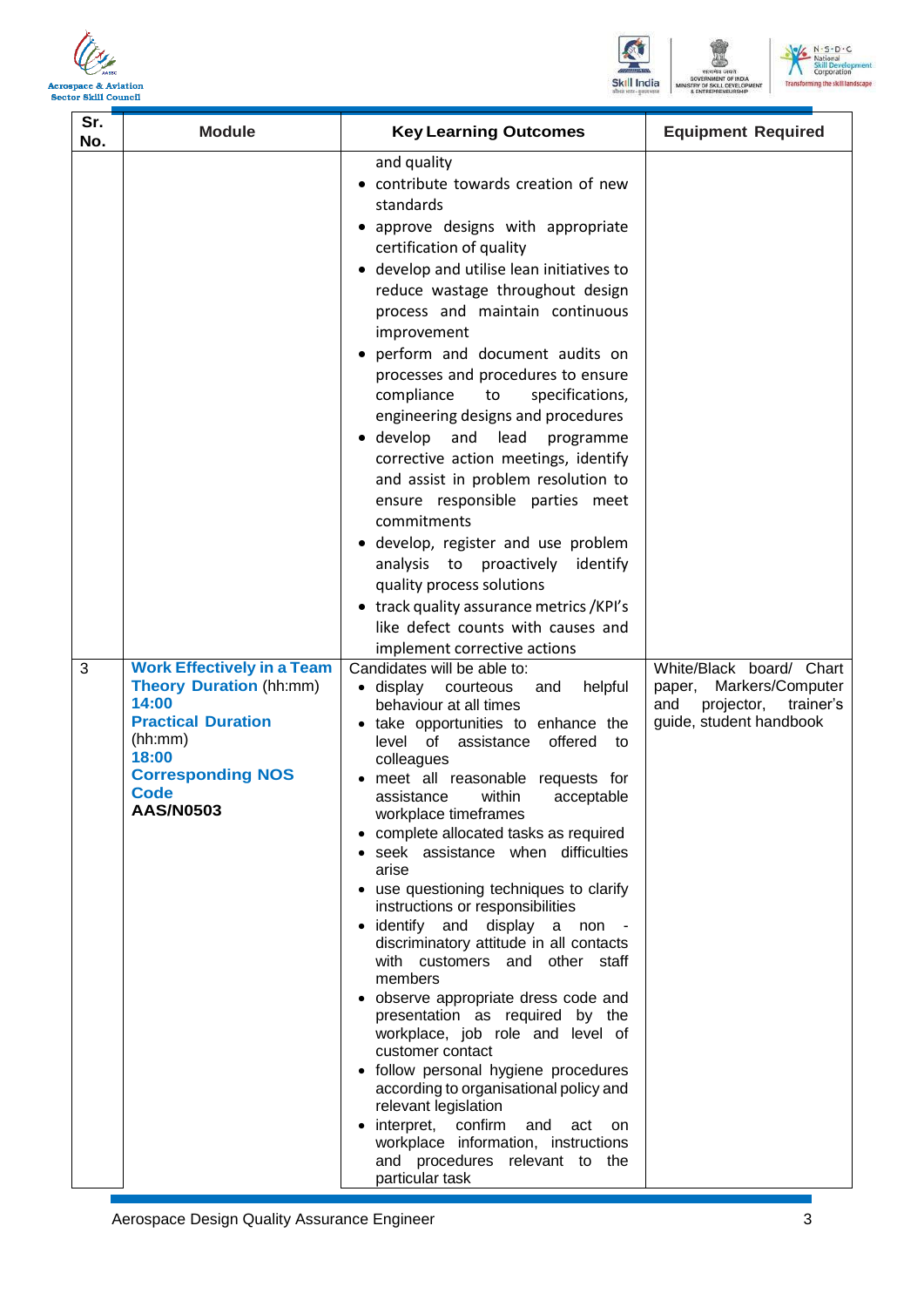





| Sr.<br>No. | <b>Module</b>                                                                                                                                                                                                                          | <b>Key Learning Outcomes</b>                                                                                                                                                                                                                                                                                                                                                                                                                                                                                                                                                                                                                                                                                                                                                                                                                                                                                                                                                                                                                                   | <b>Equipment Required</b>                                                                                                                                                        |
|------------|----------------------------------------------------------------------------------------------------------------------------------------------------------------------------------------------------------------------------------------|----------------------------------------------------------------------------------------------------------------------------------------------------------------------------------------------------------------------------------------------------------------------------------------------------------------------------------------------------------------------------------------------------------------------------------------------------------------------------------------------------------------------------------------------------------------------------------------------------------------------------------------------------------------------------------------------------------------------------------------------------------------------------------------------------------------------------------------------------------------------------------------------------------------------------------------------------------------------------------------------------------------------------------------------------------------|----------------------------------------------------------------------------------------------------------------------------------------------------------------------------------|
|            |                                                                                                                                                                                                                                        | • interpret, confirm and act on legal<br>requirements in regard to anti-<br>discrimination, sexual harassment<br>and bullying<br>· ask questions to seek and clarify<br>workplace information<br>plan and organise daily work routine<br>within the scope of the job role<br>prioritise<br>and<br>complete<br>tasks<br>according to required timeframes<br>· identify work and personal priorities<br>and achieve a balance between<br>competing priorities                                                                                                                                                                                                                                                                                                                                                                                                                                                                                                                                                                                                    |                                                                                                                                                                                  |
| 4          | <b>Maintain organisational</b><br>safety and information<br><b>security</b><br><b>Theory Duration (hh:mm)</b><br>24:00<br><b>Practical Duration</b><br>(hh:mm)<br>24:00<br><b>Corresponding NOS</b><br><b>Code</b><br><b>AAS/N3201</b> | Candidates will be able to:<br>• comply with the organization's IT<br>policies and procedures for safety of<br>data and information<br>adhere to the organisation's policies<br>pertaining to accesses granted,<br>modification<br>οf<br>usage,<br>any<br>information<br>recording<br><b>or</b><br>or<br>destruction of information<br>• report any identified breaches of<br>data or information in any form to<br>the authority as described by the<br>organization<br>• report any theft of intellectual<br>property<br>according<br>the<br>to<br>organisation policy<br>record,<br>control the<br>document<br>and<br>take<br>version<br>appropriate<br>approvals for the documents, plans<br>according<br>drawings<br>or<br>to<br>organisational hierarchy<br>· follow your organization's safety<br>procedures at workplace and act<br>promptly, calmly, and efficiently in<br>case of disruption<br>• recommend improvement related to<br>safety and security at the workplace<br>comply to any health and safety<br>requirements set by an organisation | White/Black board/ Chart<br>paper, Markers/Computer<br>and projector, trainer's<br>guide, student handbook,<br>Charts regarding health &<br>hygiene, fire-fighting, first<br>aid |
|            | <b>Total Duration</b><br><b>Theory Duration (hh:mm)</b><br>247:00<br><b>Practical Duration(hh:mm)</b><br>329:00                                                                                                                        | Unique equipment used<br>• Computer Aided Design tools<br>(software)<br>• PLM Tool (software)                                                                                                                                                                                                                                                                                                                                                                                                                                                                                                                                                                                                                                                                                                                                                                                                                                                                                                                                                                  |                                                                                                                                                                                  |
|            |                                                                                                                                                                                                                                        | <b>Design Quality Assurance</b><br>tools/Software                                                                                                                                                                                                                                                                                                                                                                                                                                                                                                                                                                                                                                                                                                                                                                                                                                                                                                                                                                                                              |                                                                                                                                                                                  |

*Grand Total Course Duration: 576 Hours, 0 Minutes*

*(This syllabus/ curriculum has been approved by Aerospace and Aviation Sector Skill Council)*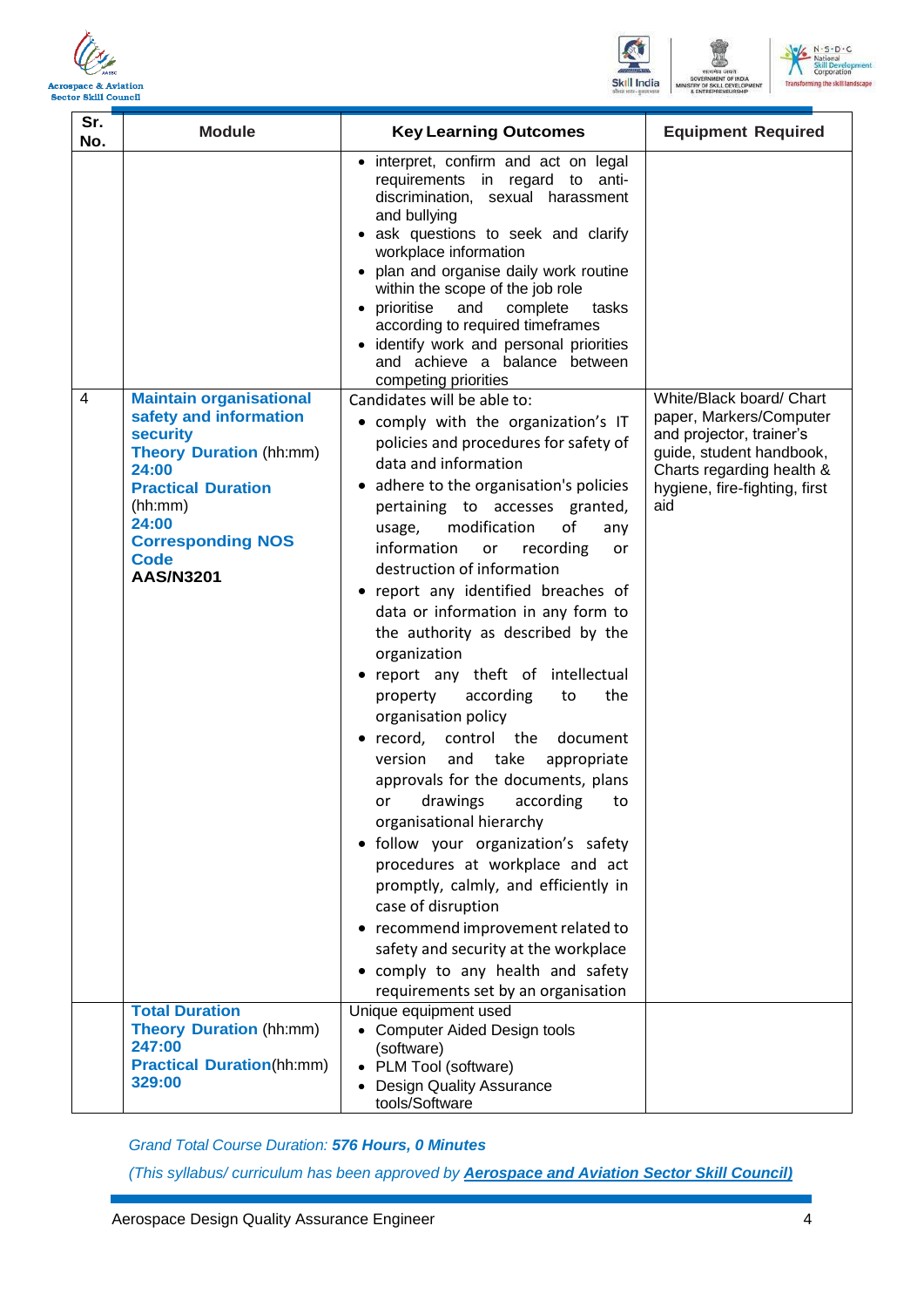



### <span id="page-7-0"></span>**Trainer Prerequisites for Job role: "Aerospace Design Quality Assurance Engineer" mapped to Qualification Pack: "AAS/Q3308"**

| SI.<br>No. | Area                                            | Details                                                                                                                                                                                                                                                                                                                                                                                       |
|------------|-------------------------------------------------|-----------------------------------------------------------------------------------------------------------------------------------------------------------------------------------------------------------------------------------------------------------------------------------------------------------------------------------------------------------------------------------------------|
| 1          | Description                                     | To deliver accredited training service, mapping to the curriculum<br>detailed above, in accordance with the Qualification Pack<br>"AAS/Q3308".                                                                                                                                                                                                                                                |
| 2          | <b>Personal Attributes</b>                      | Aptitude for conducting training, and pre/ post work to ensure<br>competent, employable candidates at the end of the training.<br>Strong communication skills, interpersonal skills, ability to work<br>as part of a team; a passion for quality and for developing others;<br>well-organised and focused, eager to learn and keep oneself<br>updated with the latest in the mentioned field. |
| 3          | <b>Minimum</b><br>Educational<br>Qualifications | Diploma/Bachelors degree in Mechanical / Aeronautical /<br>Electrical / Electronics and allied engineering branches.                                                                                                                                                                                                                                                                          |
| 4a         | Domain<br>Certification                         | Statutory Certificate from Aerospace and Aviation Sector Skill<br>Council (AASSC) for Job Role: "Aerospace Design Quality<br>Assurance Engineer" mapped to QP: "AAS/Q3308". Minimum<br>accepted score for domain certification will be 80%.                                                                                                                                                   |
| 4b         | Platform<br>Certification                       | Recommended that the Trainer is certified for the job role "Trainer"<br>mapped to the Qualification Pack : "MEP/Q 0102". Minimum<br>accepted percentage as per respective SSC guidelines is 80%.                                                                                                                                                                                              |
| 5          | Experience                                      | 10 yrs for Diploma/5 yrs for Bachelor degree holder.                                                                                                                                                                                                                                                                                                                                          |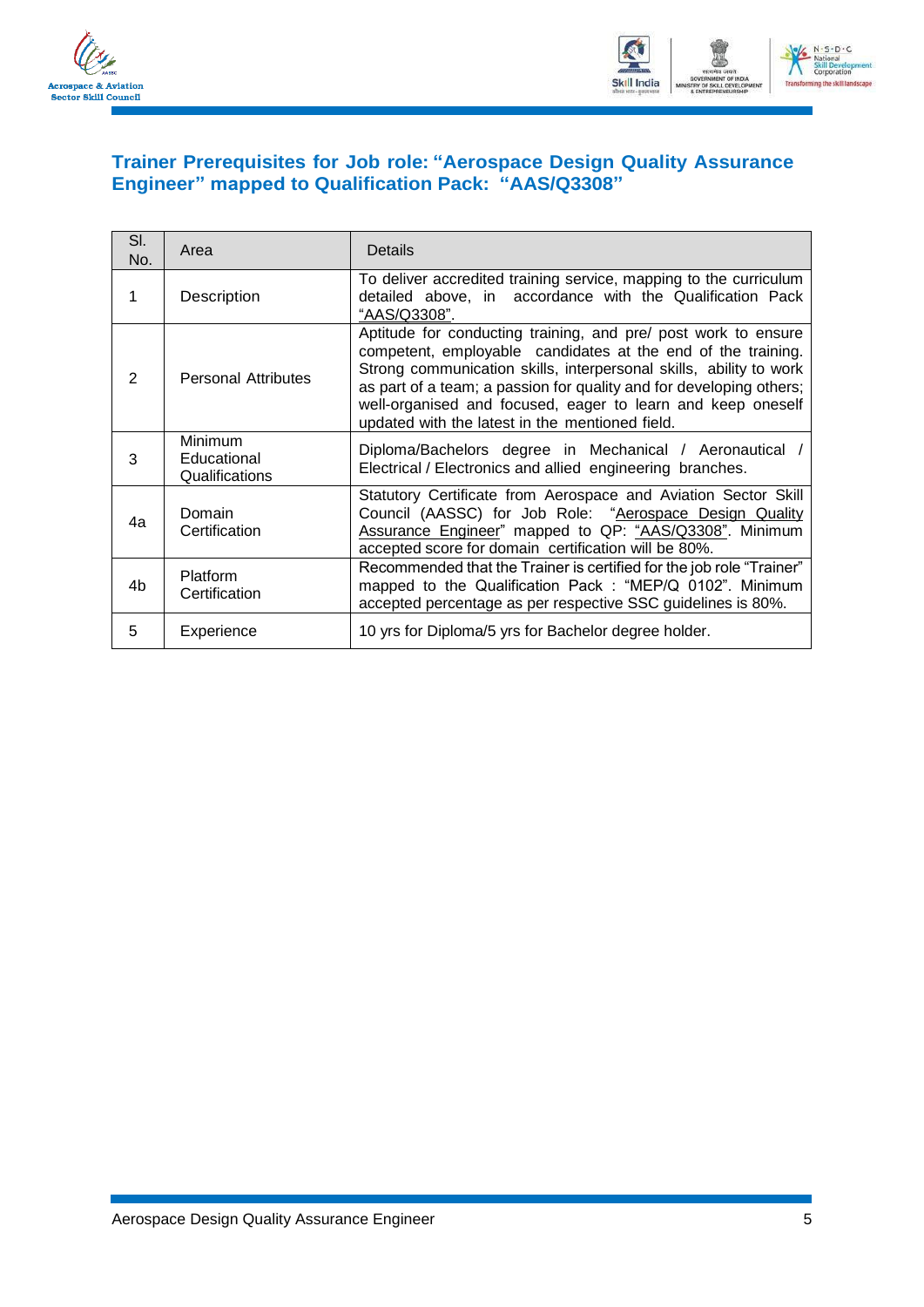



#### <span id="page-8-0"></span>**Annexure : Assessment Criteria**

**Job Role** : Aerospace Design Quality Assurance Engineer **Qualification Pack** : AAS/Q3308 **Sector Skill Council** : Aerospace and Aviation Sector Skill Council

### **Guidelines for Assessment**

1. Criteria for assessment for each Qualification Pack will be created by the Sector Skill Council. Each Performance Criteria (PC) will be assigned marks proportional to its importance in NOS. SSC will also lay down proportion of marks for Theory and Skills Practical for each PC.

2. The assessment for the theory part will be based on knowledge bank of questions created by the SSC.

3. Assessment will be conducted for all compulsory NOS, and where applicable, on the selected elective/option NOS/set of NOS.

4. Individual assessment agencies will create unique question papers for theory part for each candidate at each examination/training center (as per assessment criteria below).

5. Individual assessment agencies will create unique evaluations for skill practical for every student at each examination/training center based on this criterion.

6. To pass the Qualification Pack, every trainee should score a minimum of 70% of aggregate marks to successfully clear the assessment.

7. In case of unsuccessful completion, the trainee may seek reassessment on the Qualification Pack.

|                                                           | <b>Compulsory NOS</b><br><b>Total Marks: 100</b> |                                                                                                                                   |                              |           |               | <b>Marks Allocation</b>           |
|-----------------------------------------------------------|--------------------------------------------------|-----------------------------------------------------------------------------------------------------------------------------------|------------------------------|-----------|---------------|-----------------------------------|
| Assessment outcomes                                       |                                                  | <b>Assessment Criteria for outcomes</b>                                                                                           | <b>Total</b><br><b>Marks</b> | Out<br>of | <b>Theory</b> | <b>Skills</b><br><b>Practical</b> |
| 1. SSC/N0703 Create<br>documents for knowledge<br>sharing | PC1.                                             | establish with appropriate people the<br>purpose, scope, formats and target<br>audience for the documents                         |                              | 5         | 5             | 0                                 |
|                                                           | PC <sub>2</sub> .                                | access existing documents, language<br>standards, templates and<br>documentation tools from your<br>organization's knowledge base | 15<br>5<br>100<br>10<br>25   |           | $\Omega$      | 15                                |
|                                                           | PC3.                                             | liaise with appropriate people to<br>obtain and verify the information<br>required for the documents                              |                              | 5         | 0             |                                   |
|                                                           | PC4.                                             | confirm the content and structure of<br>the documents with appropriate<br>people                                                  |                              | $\Omega$  | 10            |                                   |
|                                                           | PC5.                                             | create documents using standard<br>templates and agreed language<br>standards                                                     |                              | $\Omega$  | 25            |                                   |
|                                                           | PC6.                                             | review documents with appropriate<br>people and incorporate their inputs                                                          |                              | 10        | $\Omega$      | 10                                |
|                                                           | PC7.                                             | submit documents for approval by<br>appropriate people                                                                            |                              | 5         | 5             | $\mathbf 0$                       |
|                                                           | PC8.                                             | publish documents in agreed formats                                                                                               |                              | 5         | 5             | 0                                 |

Aerospace Design Quality Assurance Engineer 6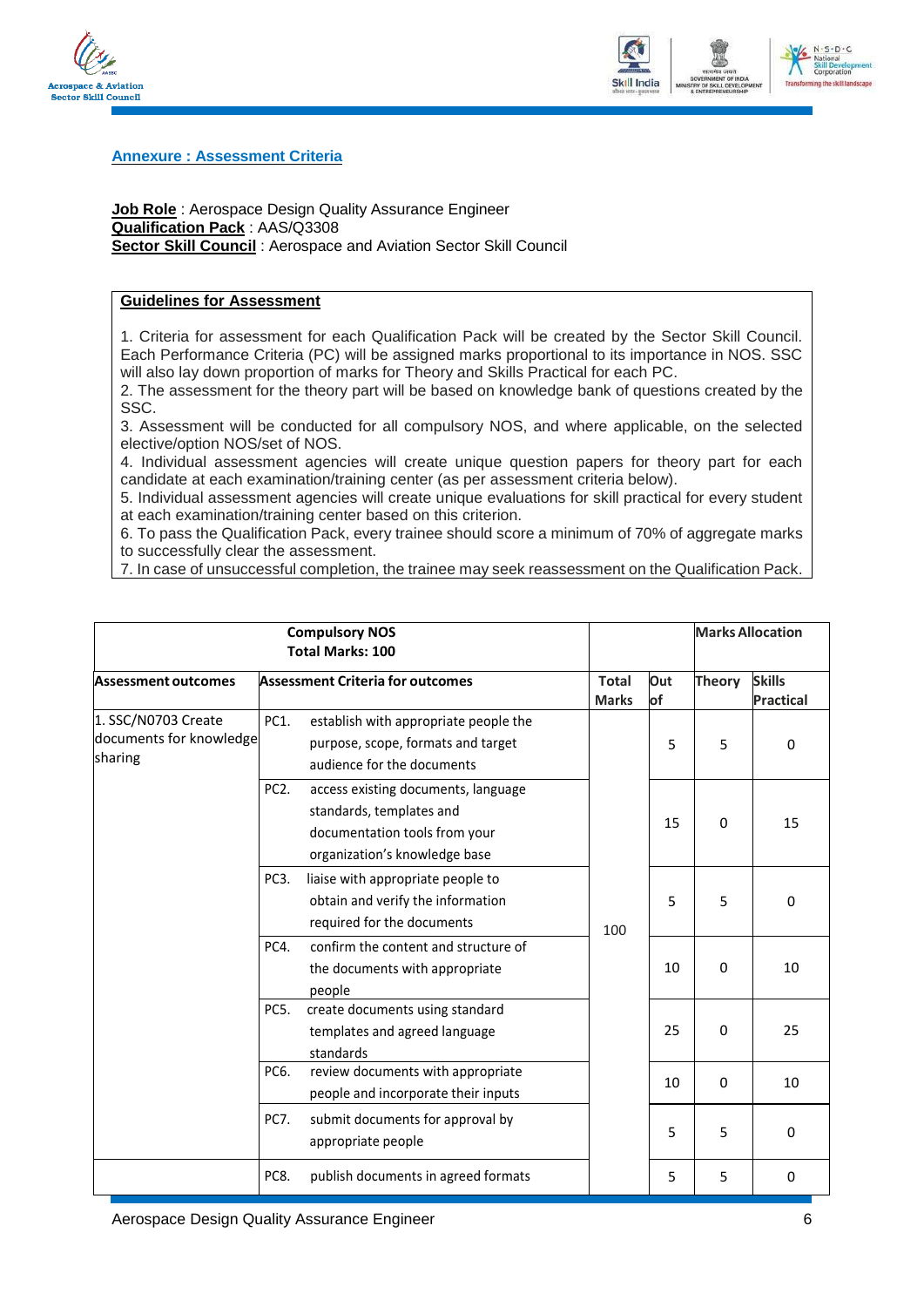





| update your organization's knowledge<br>PC <sub>9</sub><br>base with the documents                                                  |       |     |    | 0  |
|-------------------------------------------------------------------------------------------------------------------------------------|-------|-----|----|----|
| comply with your organization's<br>PC10.<br>policies, procedures and guidelines<br>when creating documents for<br>knowledge sharing |       | 15  | 0  | 15 |
|                                                                                                                                     | Total | 100 | 25 | 75 |

|                                                    | <b>Compulsory NOS</b><br><b>Total Marks: 100</b> |                                                                                                                                                             |                              |           | <b>Marks Allocation</b> |                                   |
|----------------------------------------------------|--------------------------------------------------|-------------------------------------------------------------------------------------------------------------------------------------------------------------|------------------------------|-----------|-------------------------|-----------------------------------|
| Assessment outcomes                                |                                                  | <b>Assessment Criteria for outcomes</b>                                                                                                                     | <b>Total</b><br><b>Marks</b> | Out<br>of | <b>Theory</b>           | <b>Skills</b><br><b>Practical</b> |
| 2. AAS/N3308 Review and<br>maintain design quality | PC1.                                             | understand manufacturing standards<br>and approve manufacturing drawings                                                                                    |                              | 10        | 4                       | 6                                 |
|                                                    | PC <sub>2</sub> .                                | review documentation related to both<br>internal and external manufacturing<br>processes to ensure quality products                                         |                              | 9         | 4                       | 5                                 |
|                                                    | PC <sub>3</sub> .                                | conduct audits to ensure the<br>appropriate level of quality and<br>documentation                                                                           | 100                          | 9         | 4                       | 5                                 |
|                                                    | PC4.                                             | evaluate the design assurance<br>activities and implementation of<br>production process methodology to<br>prevent impact on production speed<br>and quality |                              | 9         | 4                       | 5                                 |
|                                                    | PC5.                                             | contribute towards creation of new<br>standards                                                                                                             |                              | 9         | 4                       | 5                                 |
|                                                    | PC6.                                             | approve designs with appropriate<br>certification of quality                                                                                                |                              | 9         | 4                       | 5                                 |
|                                                    | PC7.                                             | develop and utilise lean initiatives to<br>reduce wastage throughout design<br>process and maintain continuous<br>improvement                               |                              | 9         | 4                       | 5                                 |
|                                                    | PC8.                                             | perform and document audits on<br>processes and procedures to ensure<br>compliance to specifications,<br>engineering designs and procedures                 |                              | 9         | 4                       | 5                                 |
|                                                    | PC9.                                             | develop and lead programme<br>corrective action meetings, identify<br>and assist in problem resolution to<br>ensure responsible parties meet<br>commitments |                              | 9         | 4                       | 5                                 |
|                                                    | PC10.                                            | develop, register and use problem<br>analysis to proactively identify quality<br>process solutions                                                          |                              | 9         | 4                       | 5                                 |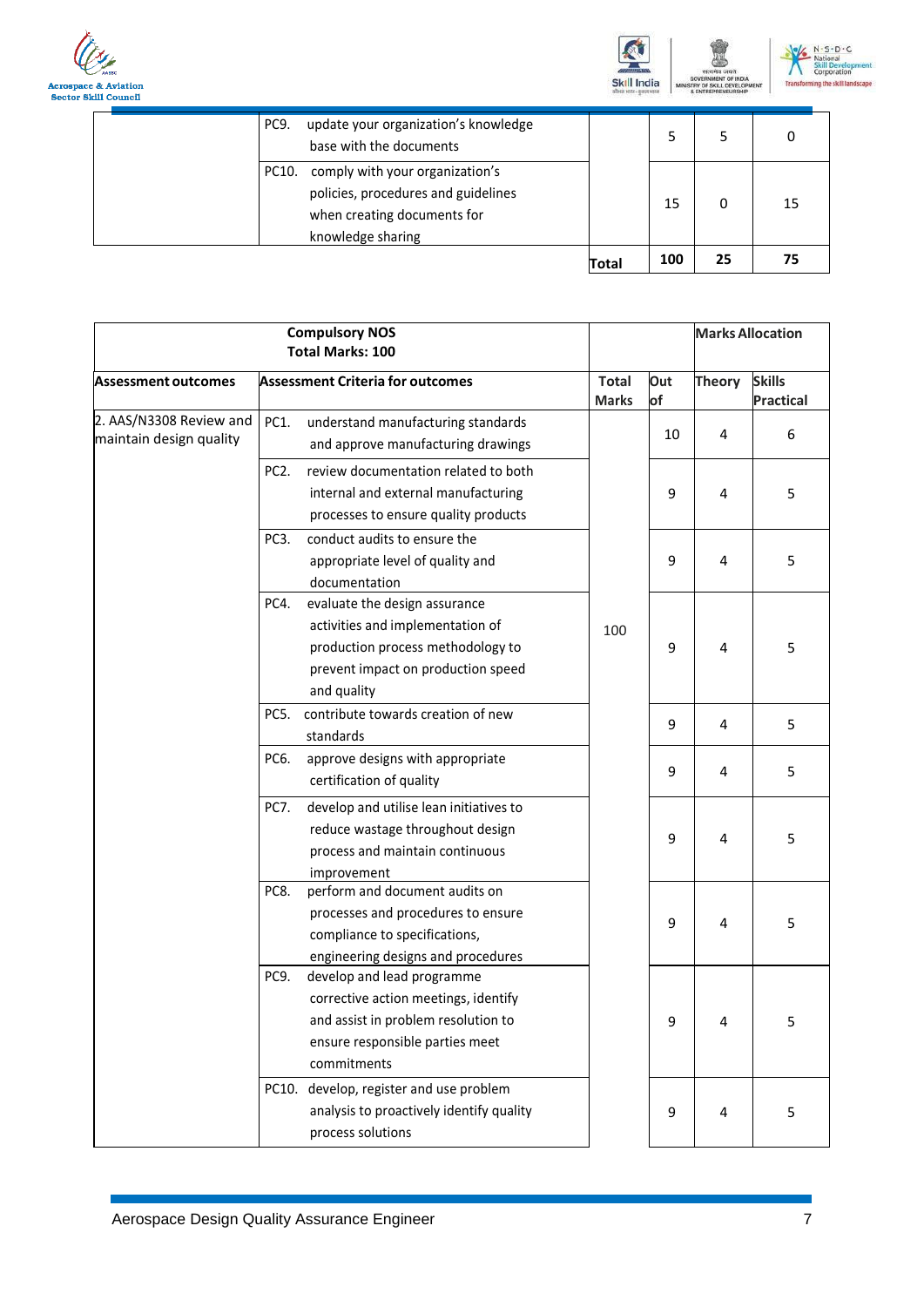





| PC11. track quality assurance metrics /KPI's<br>like defect counts with causes and<br>implement corrective actions |       |     |    |  |
|--------------------------------------------------------------------------------------------------------------------|-------|-----|----|--|
|                                                                                                                    | Total | 100 | 44 |  |

| <b>Compulsory NOS</b><br><b>Total Marks: 100</b> |                   |                                                                                                                                                        |                              |                |                | <b>Marks Allocation</b>    |
|--------------------------------------------------|-------------------|--------------------------------------------------------------------------------------------------------------------------------------------------------|------------------------------|----------------|----------------|----------------------------|
| Assessment<br>outcomes                           |                   | <b>Assessment Criteria for outcomes</b>                                                                                                                | <b>Total</b><br><b>Marks</b> | Out of         | <b>Theory</b>  | <b>Skills</b><br>Practical |
| 3.<br>AAS/N0503<br>Work Effectively              | PC1.              | display courteous and helpful behaviour at all<br>times                                                                                                |                              | 6              | 3              | 3                          |
| in a Team                                        | PC <sub>2</sub> . | take opportunities to enhance the level of<br>assistance offered to colleagues                                                                         |                              | 7              | 3              | 4                          |
|                                                  | PC3.              | meet all reasonable requests for assistance<br>within acceptable workplace timeframes                                                                  |                              | 6              | 3              | 3                          |
|                                                  | PC4.              | complete allocated tasks as required                                                                                                                   |                              | 6              | 3              | 3                          |
|                                                  | PC5.              | seek assistance when difficulties arise                                                                                                                |                              | $\overline{7}$ | $\overline{3}$ | 4                          |
|                                                  | PC6.              | use questioning techniques to clarify<br>instructions or responsibilities                                                                              |                              | 6              | 3              | 3                          |
|                                                  | <b>PC7.</b>       | identify and display a non-discriminatory<br>attitude in all contacts with customers and<br>other staff members                                        |                              | 6              | 3              | 3                          |
|                                                  | PC8.              | observe appropriate dress code and<br>presentation as required by the workplace, job<br>role and level of customer contact                             |                              | $\overline{7}$ | 3              | 4                          |
|                                                  | PC9.              | follow personal hygiene procedures according<br>organisational policy<br>and<br>relevant<br>to<br>legislation                                          | 100                          | $\overline{7}$ | 3              | 4                          |
|                                                  |                   | PC10. interpret, confirm and act on workplace<br>information, instructions and procedures<br>relevant to the particular task                           |                              | $\overline{7}$ | 3              | 4                          |
|                                                  |                   | PC11. interpret, confirm<br>and<br>act<br>legal<br>on<br>with regards<br>requirements<br>anti-<br>to<br>discrimination, sexual harassment and bullying |                              | $\overline{7}$ | 3              | 4                          |
|                                                  |                   | PC12. ask questions to seek and clarify workplace<br>information                                                                                       |                              | 7              | 3              | 4                          |
|                                                  | PC13.             | plan and organise daily work routine within the<br>scope of the job role                                                                               |                              | $\overline{7}$ | 3              | 4                          |
|                                                  |                   | PC14. prioritise and complete tasks according to<br>required timeframes                                                                                |                              | 7              | 3              | 4                          |
|                                                  |                   | PC15. identify work and personal priorities and<br>achieve a balance between competing<br>priorities                                                   |                              | $\overline{7}$ | 3              | 4                          |
|                                                  |                   |                                                                                                                                                        | <b>Total</b>                 | 100            | 45             | 55                         |